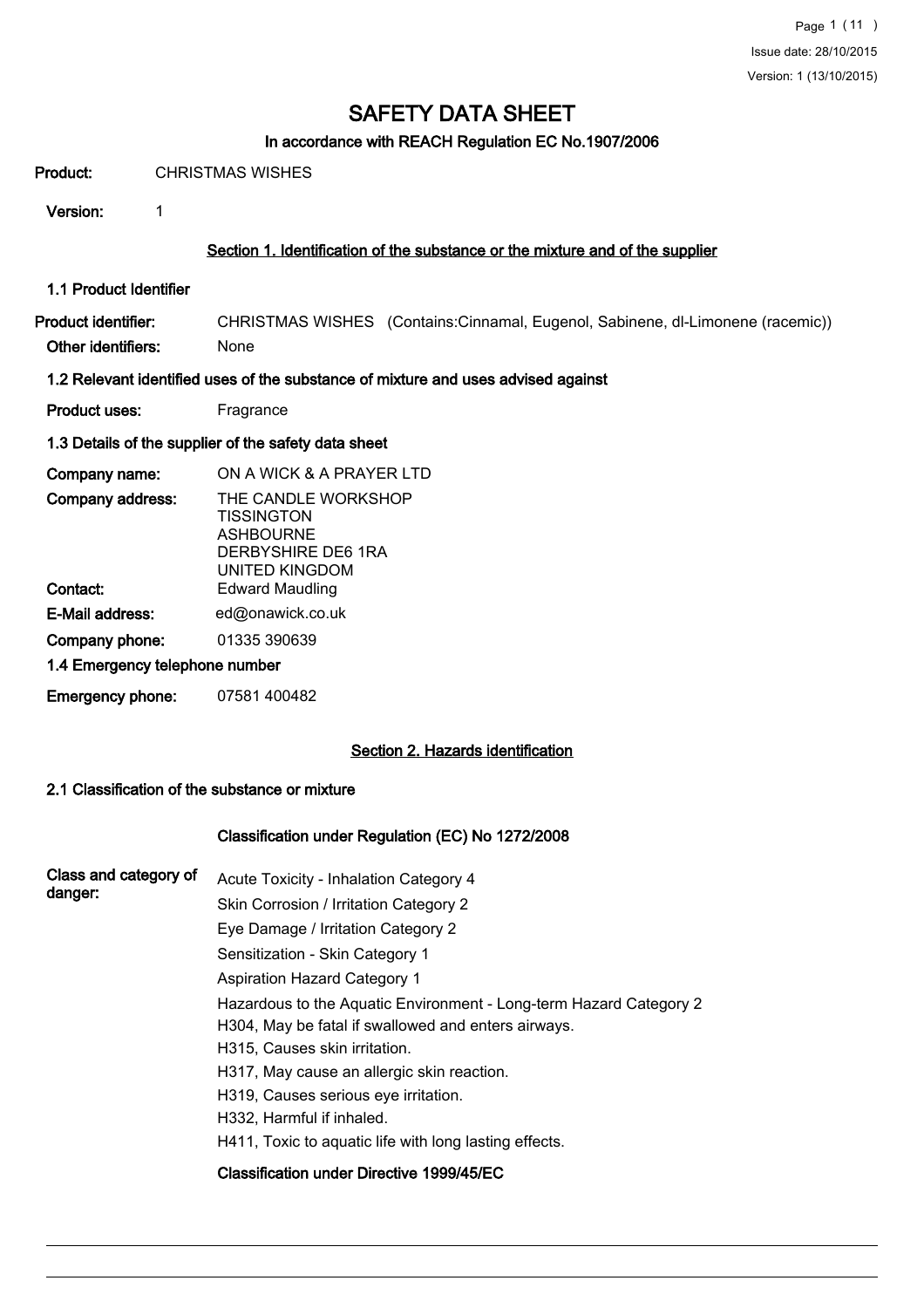Page 2 (11 ) Issue date: 28/10/2015 Version: 1 (13/10/2015)CH

# SAFETY DATA SHEET

# In accordance with REACH Regulation EC No.1907/2006

| Product:                     | In accordance with REACH Regulation EC NO. 1907/2006<br><b>CHRISTMAS WISHES</b>                                                                                                                                                                                                                                                                       |
|------------------------------|-------------------------------------------------------------------------------------------------------------------------------------------------------------------------------------------------------------------------------------------------------------------------------------------------------------------------------------------------------|
|                              |                                                                                                                                                                                                                                                                                                                                                       |
| Version:                     | 1                                                                                                                                                                                                                                                                                                                                                     |
| Hazard symbols:              | Xn, Harmful.                                                                                                                                                                                                                                                                                                                                          |
|                              | N, Dangerous for the environment.                                                                                                                                                                                                                                                                                                                     |
| <b>Risk phrases:</b>         | R38, Irritating to the skin.<br>R43, May cause sensitisation by skin contact.<br>R65, May cause lung damage if swallowed.<br>R51/53, Toxic to aquatic organisms, may cause long-term adverse effects in the aquatic<br>environment.                                                                                                                   |
| 2.2 Label elements           |                                                                                                                                                                                                                                                                                                                                                       |
| Signal word:                 | Danger                                                                                                                                                                                                                                                                                                                                                |
| <b>Hazard statements:</b>    | H304, May be fatal if swallowed and enters airways.                                                                                                                                                                                                                                                                                                   |
|                              | H315, Causes skin irritation.                                                                                                                                                                                                                                                                                                                         |
|                              | H317, May cause an allergic skin reaction.                                                                                                                                                                                                                                                                                                            |
|                              | H319, Causes serious eye irritation.                                                                                                                                                                                                                                                                                                                  |
|                              | H332, Harmful if inhaled.                                                                                                                                                                                                                                                                                                                             |
|                              | H411, Toxic to aquatic life with long lasting effects.                                                                                                                                                                                                                                                                                                |
| Supplemental<br>Information: | EUH208, Contains Amyl Cinnamal, 4-tert.-Butylcyclohexyl acetate, Acetyl cedrene, Benzyl<br>salicylate, Coumarin, alpha-Pinene, beta-Pinene, delta-1-(2,6,6-Trimethyl-3-cyclohexen-1-yl)-2-<br>buten-1-one, (E)-1-(2,6,6-Trimethyl-2-cyclohexen-1-yl)-2-buten-1-one, 2,4-Dimethyl-3-<br>cyclohexen-1-carboxaldehyde. May produce an allergic reaction. |
| Precautionary                | P261, Avoid breathing vapour or dust.                                                                                                                                                                                                                                                                                                                 |
| statements:                  | P264, Wash hands and other contacted skin thoroughly after handling.                                                                                                                                                                                                                                                                                  |
|                              | P271, Use only outdoors or in a well-ventilated area.                                                                                                                                                                                                                                                                                                 |
|                              | P272, Contaminated work clothing should not be allowed out of the workplace.                                                                                                                                                                                                                                                                          |
|                              | P273, Avoid release to the environment.                                                                                                                                                                                                                                                                                                               |
|                              | P280, Wear protective gloves/eye protection/face protection.                                                                                                                                                                                                                                                                                          |
|                              | P301/310, IF SWALLOWED: Immediately call a POISON CENTER or doctor/physician.                                                                                                                                                                                                                                                                         |
|                              | P302/352, IF ON SKIN: Wash with plenty of soap and water.                                                                                                                                                                                                                                                                                             |
|                              | P304/340, IF INHALED: Remove victim to fresh air and keep at rest in a position comfortable for                                                                                                                                                                                                                                                       |
|                              | breathing.<br>P305/351/338, IF IN EYES: Rinse cautiously with water for several minutes. Remove contact                                                                                                                                                                                                                                               |
|                              | lenses, if present and easy to do. Continue rinsing.<br>P312, Call a POISON CENTRE or doctor/physician if you feel unwell.                                                                                                                                                                                                                            |
|                              | P331, Do not induce vomiting.                                                                                                                                                                                                                                                                                                                         |
|                              | P333/313, If skin irritation or rash occurs: Get medical advice/attention.                                                                                                                                                                                                                                                                            |
|                              | P337/313, If eye irritation persists: Get medical advice/attention.                                                                                                                                                                                                                                                                                   |
|                              | P362, Take off contaminated clothing and wash before reuse.                                                                                                                                                                                                                                                                                           |
|                              | P391, Collect spillage.                                                                                                                                                                                                                                                                                                                               |
|                              | P405, Store locked up.                                                                                                                                                                                                                                                                                                                                |
|                              | P501, Dispose of contents/container to approved disposal site, in accordance with local<br>regulations.                                                                                                                                                                                                                                               |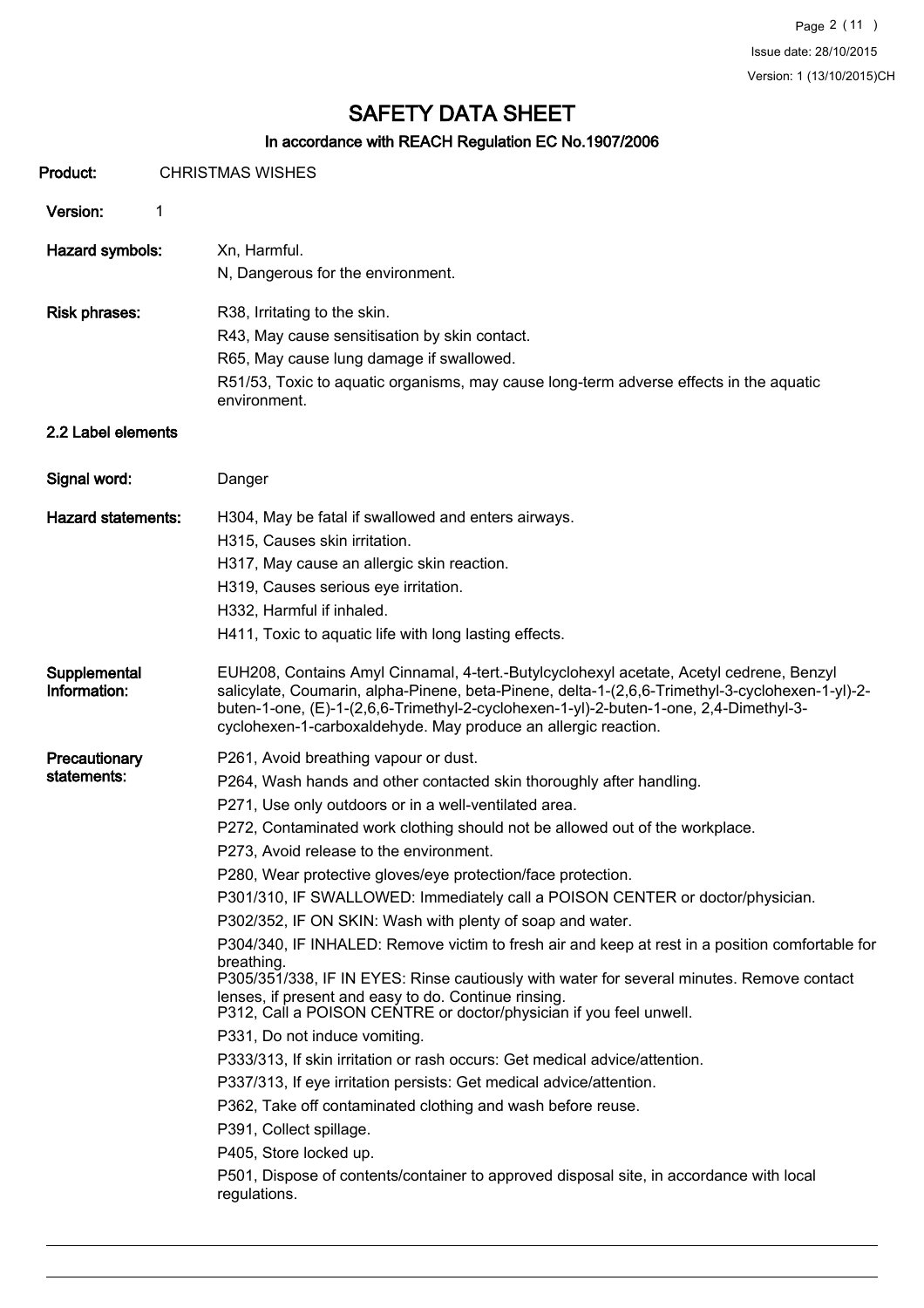### In accordance with REACH Regulation EC No.1907/2006

Product: CHRISTMAS WISHES Version: 1 Pictograms: Other hazards: None

### Section 3. Composition / information on ingredients

#### 3.2 Mixtures

#### Contains:

| Name | CAS |  | <b>REACH Registration</b><br>No. | % | Classification for (DSD) Classification for (CLP)<br>67/548/EEC | 1272/2008 |
|------|-----|--|----------------------------------|---|-----------------------------------------------------------------|-----------|
|------|-----|--|----------------------------------|---|-----------------------------------------------------------------|-----------|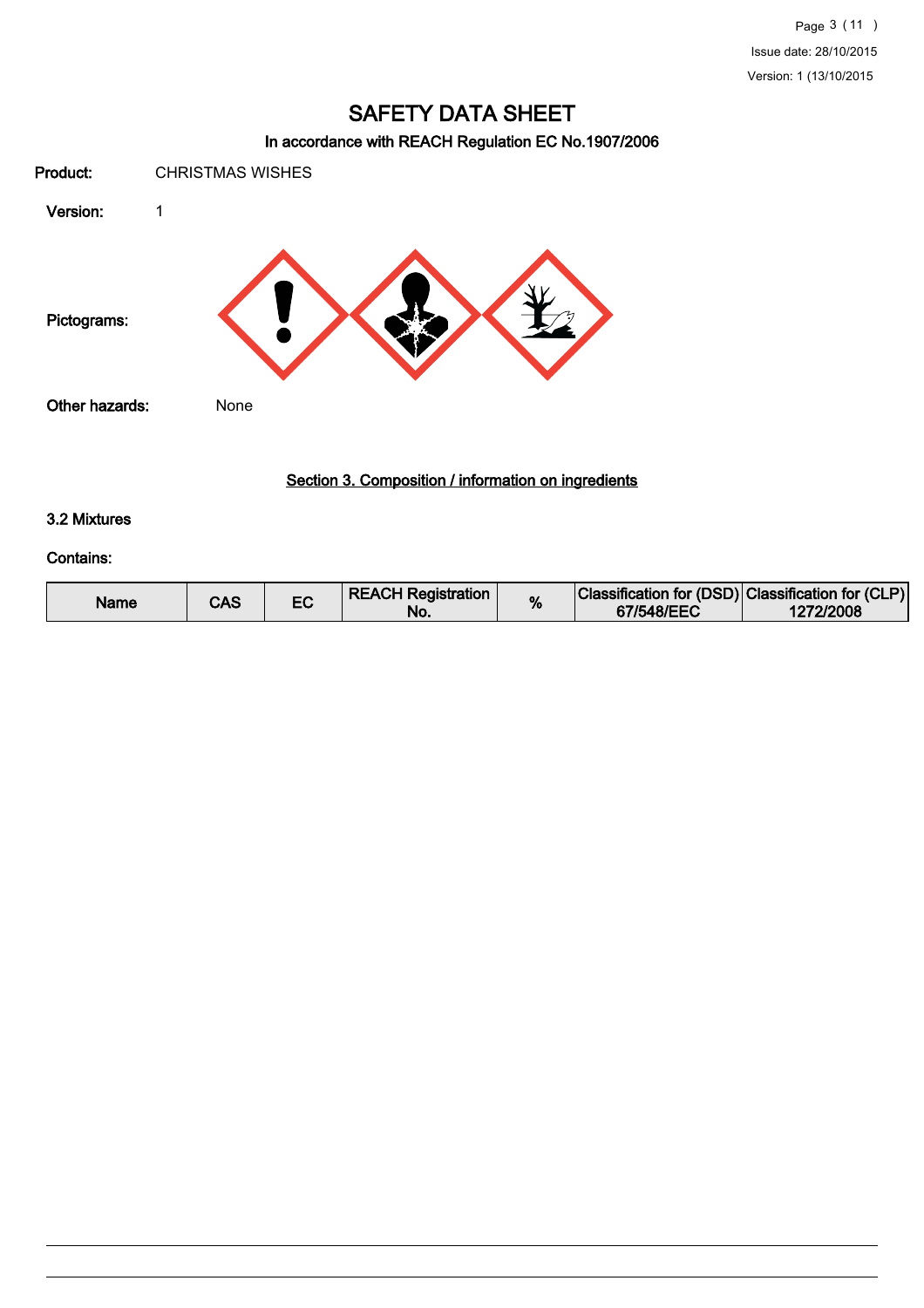Page 4 (11 ) Issue date: 28/10/2015 Version: 1 (13/10/2015)

# SAFETY DATA SHEET

## In accordance with REACH Regulation EC No.1907/2006

Product: CHRISTMAS WISHES

#### Version: 1

| 2-tert-Butylcyclohexyl<br>acetate                                                          | 88-41-5       | 201-828-7 |                      | 17.00% | N; R51/53                         | EH C2;H411,-                                                              |
|--------------------------------------------------------------------------------------------|---------------|-----------|----------------------|--------|-----------------------------------|---------------------------------------------------------------------------|
| dl-Limonene (racemic)                                                                      | 138-86-3      | 205-341-0 |                      | 14.39% | Xn-N; R10-R38-R43-R65-<br>R50/53  | FL 3-SCI 2-SS 1-SS 1B-AH<br>1-EH A1-EH C1;H226-<br>H304-H315-H317-H410,-  |
| Cinnamal                                                                                   | 104-55-2      | 203-213-9 |                      | 8.72%  | Xn; R21-R38-R43                   | ATD 4-SCI 2-EDI 2-SS 1A;<br>H312-H315-H317-H319,-                         |
| 3a, 4, 5, 6, 7, 7a-<br>hexahydro-4,7-<br>methanol-1 H-inden-6-<br>yl propionate            | 17511-60-3    | 241-514-7 |                      | 4.00%  | N; R51/53                         | EH C2;H411,-                                                              |
| Eugenol                                                                                    | $97 - 53 - 0$ | 202-589-1 |                      | 3.90%  | Xi : R36-R43                      | EDI 2-SS 1B:H317-H319,-                                                   |
| 1,3,4,6,7,8-Hexahydro-<br>4, 6, 6, 7, 8, 8-<br>hexamethylcyclopenta-<br>gamma-2-benzopyran | 1222-05-5     | 214-946-9 |                      | 3.75%  | $N$ ; R50/53                      | EH A1-EH C1; H410,-                                                       |
| 4-tert.-Butylcyclohexyl<br>acetate                                                         | 32210-23-4    | 250-954-9 | 01-2119976286-24 / - | 2.50%  | Xi-N; R43-R51/53                  | SS 1B-EH C2;H317-H411,-                                                   |
| Linalool                                                                                   | 78-70-6       | 201-134-4 |                      | 2.33%  | Xi : R38                          | SCI 2-EDI 2;H315-H319,-                                                   |
| Coumarin                                                                                   | $91 - 64 - 5$ | 202-086-7 |                      | 2.00%  | Xn; R22-R43                       | ATO 4-SS 1B-STO-RE 2;<br>H302-H317-H373,-                                 |
| a,a-Dimethylphenethyl<br>acetate                                                           | 151-05-3      | 205-781-3 |                      | 2.00%  | $-$ ; R52/53                      | EH C3;H412,-                                                              |
| Phenyl Ethyl Alcohol                                                                       | $60 - 12 - 8$ | 200-456-2 | 01-2119963921-31 / - | 2.00%  | Xn; R22-R36                       | ATO 4-EDI 2;H302-H319,-                                                   |
| gamma-<br>Undecalactone                                                                    | 104-67-6      | 203-225-4 |                      | 1.10%  | $N$ ; R51/53                      | EH C3;H412,-                                                              |
| $3-$<br>Phenylpropionaldehyd<br>е                                                          | 104-53-0      | 203-211-8 |                      | 1.00%  | Xi ; R38                          | SCI 2-EDI 2;H315-H319,-                                                   |
| Acetyl cedrene                                                                             | 32388-55-9    | 251-020-3 |                      | 0.60%  | Xi-N; R43-R50/53                  | SS 1B-EH A1-EH C1; H317-<br>H410,-                                        |
| Terpinyl acetate<br>(Isomer mixture)                                                       | 8007-35-0     | 232-357-5 |                      | 0.50%  | Xi-N; R38-R51/53                  | EH C2;H411,-                                                              |
| <b>Hexyl Acetate</b>                                                                       | 142-92-7      | 205-572-7 |                      | 0.50%  | N; R10-R51/53                     | FL 3;H226,-                                                               |
| Sabinene                                                                                   | 3387-41-5     | 222-212-4 |                      | 0.41%  | $-$ ; R10                         | FL 3-ATI 1;H226-H330,-                                                    |
| Myrcene                                                                                    | 123-35-3      | 204-622-5 |                      | 0.30%  | Xn; R10-R38-R65                   | FL 3-SCI 2-EDI 2-AH 1;<br>H226-H304-H315-H319,-                           |
| Amyl Cinnamal                                                                              | 122-40-7      | 204-541-5 |                      | 0.30%  | Xi-N; R43-R51/53                  | SS 1B-EH C2; H317-H411,-                                                  |
| 2,4-Dimethyl-3-<br>cyclohexen-1-<br>carboxaldehyde                                         | 68039-49-6    | 268-264-1 |                      | 0.30%  | Xi: R43-R36/38-R52/53             | SCI 2-EDI 2-SS 1B-EH C3;<br>H315-H317-H319-H412 .-                        |
| delta-1-(2,6,6-<br>Trimethyl-3-<br>cyclohexen-1-yl)-2-<br>buten-1-one                      | 57378-68-4    | 260-709-8 |                      | 0.25%  | Xn-N; R22-R38-R43-<br>R50/53      | ATO 4-SCI 2-SS 1A-EH<br>A1-EH C1;H302-H315-<br>H317-H410,-                |
| (E)-1-(2,6,6-Trimethyl-<br>2-cyclohexen-1-yl)-2-<br>buten-1-one                            | 24720-09-0    | 246-430-4 |                      | 0.25%  | Xn; R22-R43                       | ATO 4-SS 1B; H302-H317,-                                                  |
| alpha-Pinene                                                                               | 80-56-8       | 201-291-9 |                      | 0.18%  | Xn: R10-R38-R43-R65               | FL 3-SCI 2-SS 1B-AH 1:<br>H226-H304-H315-H317,-                           |
| beta-Pinene                                                                                | 127-91-3      | 204-872-5 |                      | 0.18%  | Xn; R10-R38-R43-R65               | FL 3-SCI 2-SS 1B-AH 1;<br>H226-H304-H315-H317,-                           |
| Decanal                                                                                    | 112-31-2      | 203-957-4 |                      | 0.10%  | $N$ ; R51/53                      | SCI 2-EH C3;H315-H319-<br>H412,-                                          |
| Benzyl salicylate                                                                          | 118-58-1      | 204-262-9 |                      | 0.10%  | Xi-N; R43-R51/53                  | SS 1B-EH C3; H317-H320-<br>H412,-                                         |
| d-.alpha.-Pinene                                                                           | 7785-70-8     | 232-087-8 |                      | 0.06%  | Xn-N : R10-R38-R43-R65-<br>R50/53 | FL 3-SCI 2-SS 1B-AH 1-EH<br>A1-EH C1:H226-H304-<br>H315-H317-H410,-       |
| d-Limonene                                                                                 | 5989-27-5     | 227-813-5 |                      | 0.05%  | Xn-N ; R10-R38-R43-R65-<br>R50/53 | FL 3-SCI 2-SS 1-SS 1B-AH<br>1-EH A1-EH C1: H226-<br>H304-H315-H317-H410 - |
| p-Mentha-1,4-diene                                                                         | 99-85-4       | 202-794-6 |                      | 0.04%  | Xn; R10-R65                       | FL 3-AH 1;H226-H304,-                                                     |
| p-Cymene                                                                                   | 99-87-6       | 202-796-7 |                      | 0.001% | Xn-N; R10-R65-R51/53              | FL 3-AH 1-EH C2;H226-<br>H304-H411,-                                      |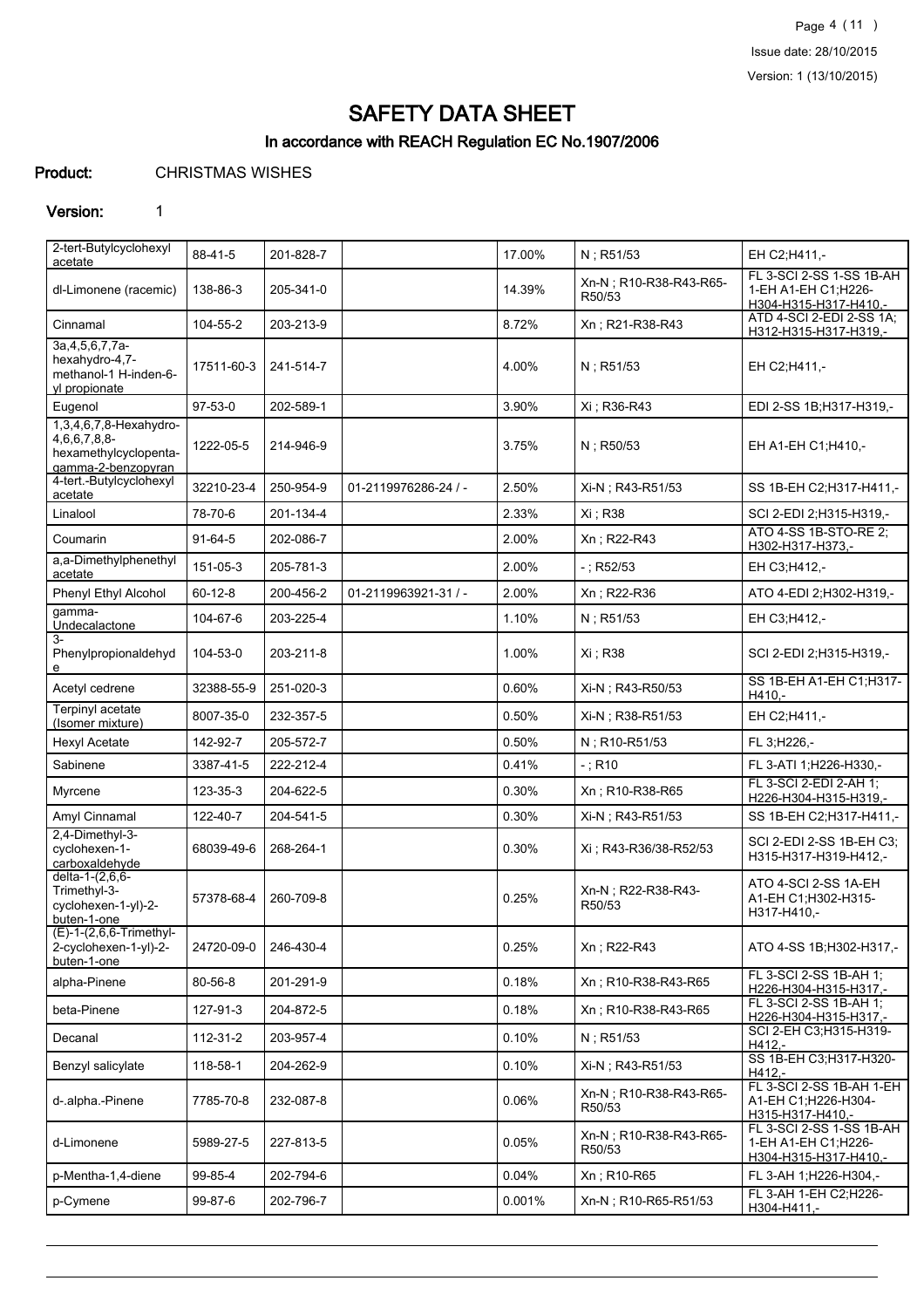### In accordance with REACH Regulation EC No.1907/2006

Product: CHRISTMAS WISHES

#### Version: 1

| peta-Caryophyllene                                                                 | $87 - 44 - 5$ | 201-746- |  | < 0.001% | R <sub>65</sub><br>Xn | H304.<br>AH<br>⊶ |
|------------------------------------------------------------------------------------|---------------|----------|--|----------|-----------------------|------------------|
| Substances with<br>not listed above: .<br>. Community workplace exposure limits. I |               |          |  |          |                       |                  |

ances with Community workplace exposure limits, not listed above:

| Name              | <b>CAS</b> | r/<br>cc  | 0/<br>70 |
|-------------------|------------|-----------|----------|
| Diethyl phthalate | 84-66-2    | 201-550-6 | 23.92%   |

Substances that are persistent, bioaccumulative and toxic or very persistent and very bioaccumulative, greater than 0.1%:

Not Applicable

#### Section 4. First-aid measures

#### 4.1 Description of first aid measures

IF SWALLOWED: Immediately call a POISON CENTER or doctor/physician.

IF ON SKIN: Wash with plenty of soap and water.

IF INHALED: Remove victim to fresh air and keep at rest in a position comfortable for breathing.

IF IN EYES: Rinse cautiously with water for several minutes. Remove contact lenses, if present and easy to do. Continue rinsing.

Call a POISON CENTRE or doctor/physician if you feel unwell.

#### 4.2 Most important symptoms and effects, both acute and delayed

May be fatal if swallowed and enters airways.

Causes skin irritation.

May cause an allergic skin reaction.

Causes serious eye irritation.

Harmful if inhaled.

#### 4.3 Indication of any immediate medical attention and special treatment needed

None expected, see Section 4.1 for further information.

#### SECTION 5: Firefighting measures

#### 5.1 Extinguishing media

Suitable media: Carbon dioxide, Dry chemical, Foam.

### 5.2 Special hazards arising from the substance or mixture

In case of fire, may be liberated: Carbon monoxide, Unidentified organic compounds.

### 5.3 Advice for fire fighters:

In case of insufficient ventilation, wear suitable respiratory equipment.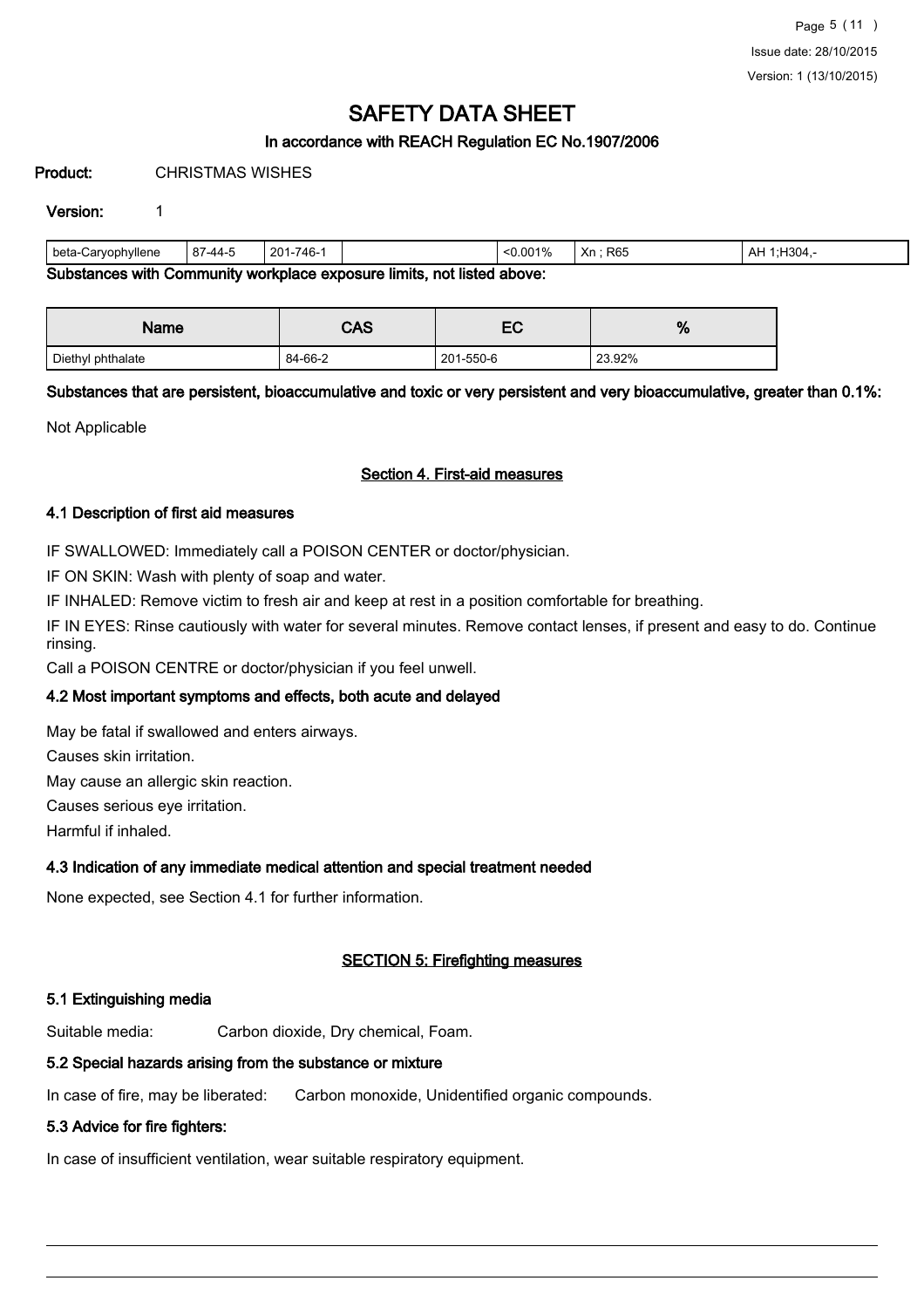#### In accordance with REACH Regulation EC No.1907/2006

Product: CHRISTMAS WISHES

Version: 1

#### Section 6. Accidental release measures

#### 6.1 Personal precautions, protective equipment and emergency procedures:

Avoid inhalation. Avoid contact with skin and eyes. See protective measures under Section 7 and 8.

#### 6.2 Environmental precautions:

Keep away from drains, surface and ground water, and soil.

#### 6.3 Methods and material for containment and cleaning up:

Remove ignition sources. Provide adequate ventilation. Avoid excessive inhalation of vapours. Contain spillage immediately by use of sand or inert powder. Dispose of according to local regulations.

### 6.4 Reference to other sections:

Also refer to sections 8 and 13.

#### Section 7. Handling and storage

#### 7.1 Precautions for safe handling:

Keep away from heat, sparks, open flames and hot surfaces. - No smoking. Use personal protective equipment as required. Use in accordance with good manufacturing and industrial hygiene practices. Use in areas with adequate ventilation Do not eat, drink or smoke when using this product.

#### 7.2 Conditions for safe storage, including any incompatibilities:

Store in a well-ventilated place. Keep container tightly closed. Keep cool. Ground/bond container and receiving equipment. Use explosion-proof electrical, ventilating and lighting equipment. Use only non-sparking tools. Take precautionary measures against static discharge.

#### 7.3 Specific end use(s):

Use in accordance with good manufacturing and industrial hygiene practices.

#### Section 8. Exposure controls/personal protection

#### 8.1 Control parameters

#### Workplace exposure limits:

| Ingredient        | CAS          | EC.      | <b>Description</b>                                         |    | Reference           |
|-------------------|--------------|----------|------------------------------------------------------------|----|---------------------|
| Diethyl phthalate | 84-66-2<br>6 | 201-550- | Long-term exposure limit (8-hour<br>TWA reference period)  | 5  | UK EH40 Oct<br>2007 |
|                   |              |          | Short-term exposure limit (15-<br>minute reference period) | 10 | UK EH40 Oct<br>2007 |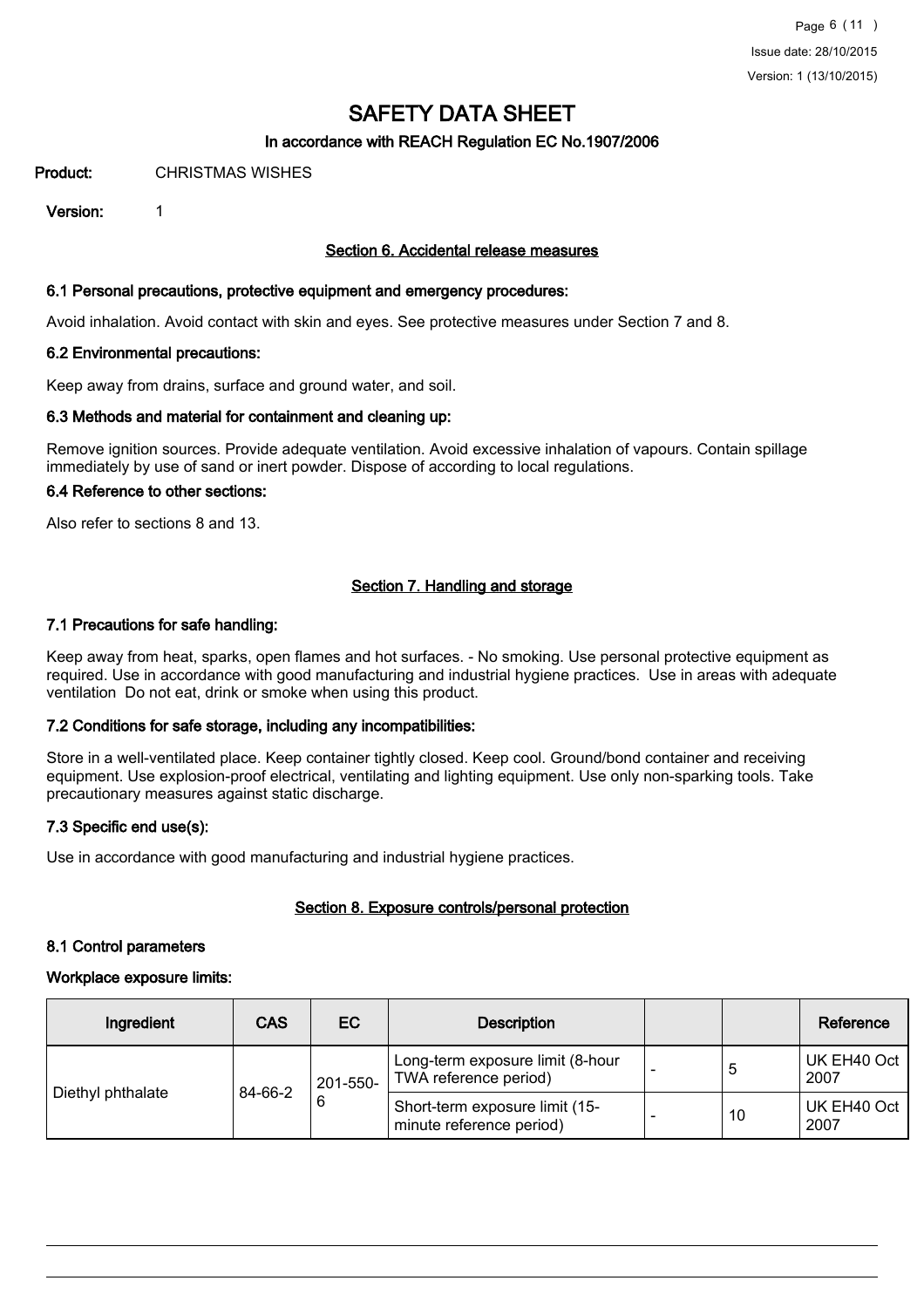#### In accordance with REACH Regulation EC No.1907/2006

Product: CHRISTMAS WISHES

Version: 1

8.2 Exposure Controls

#### Eye / Skin Protection

Wear protective gloves/eye protection/face protection

#### Respiratory Protection

Ensure adequate and ongoing ventilation is maintained in order to prevent build up of excessive vapour and to ensure occupational exposure limits are adhered to. If appropriate, and depending on your patterns and volumes of use, the following engineering controls may be required as additional protective measures: a) Isolate mixing rooms and other areas where this material is used or openly handled. Maintain these areas under negative air pressure relative to the rest of the plant. b) Employ the use of Personal protective equipment - an approved, properly fitted respirator with organic vapour cartridges or canisters and particulate filters. c) Use local exhaust ventilation around open tanks and other open sources of potential exposures in order to avoid excessive inhalation, including places where this material is openly weighed or measured. In addition, use general dilution ventilation of the work area to eliminate or reduce possible worker exposures. d) Use closed systems for transferring and processing this material.

Also refer to Sections 2 and 7.

#### Section 9. Physical and chemical properties

#### 9.1 Information on basic physical and chemical properties

| Appearance:                    | Yellow            |
|--------------------------------|-------------------|
| Odour:                         | Not determined    |
| pH:                            | Not determined    |
| Initial boiling point / range: | Not determined    |
| Flash point:                   | > 61 °C           |
| Vapour pressure:               | Not determined    |
| <b>Relative density:</b>       | $0.9810 - 1.0010$ |
| Solubility(ies):               | Not determined    |
| 9.2 Other information:         | None available    |

#### Section 10. Stability and reactivity

#### 10.1 Reactivity:

Presents no significant reactivity hazard, by itself or in contact with water.

### 10.2 Chemical stability:

Good stability under normal storage conditions.

## 10.3 Possibility of hazardous reactions:

Not expected under normal conditions of use.

### 10.4 Conditions to avoid:

Avoid extreme heat.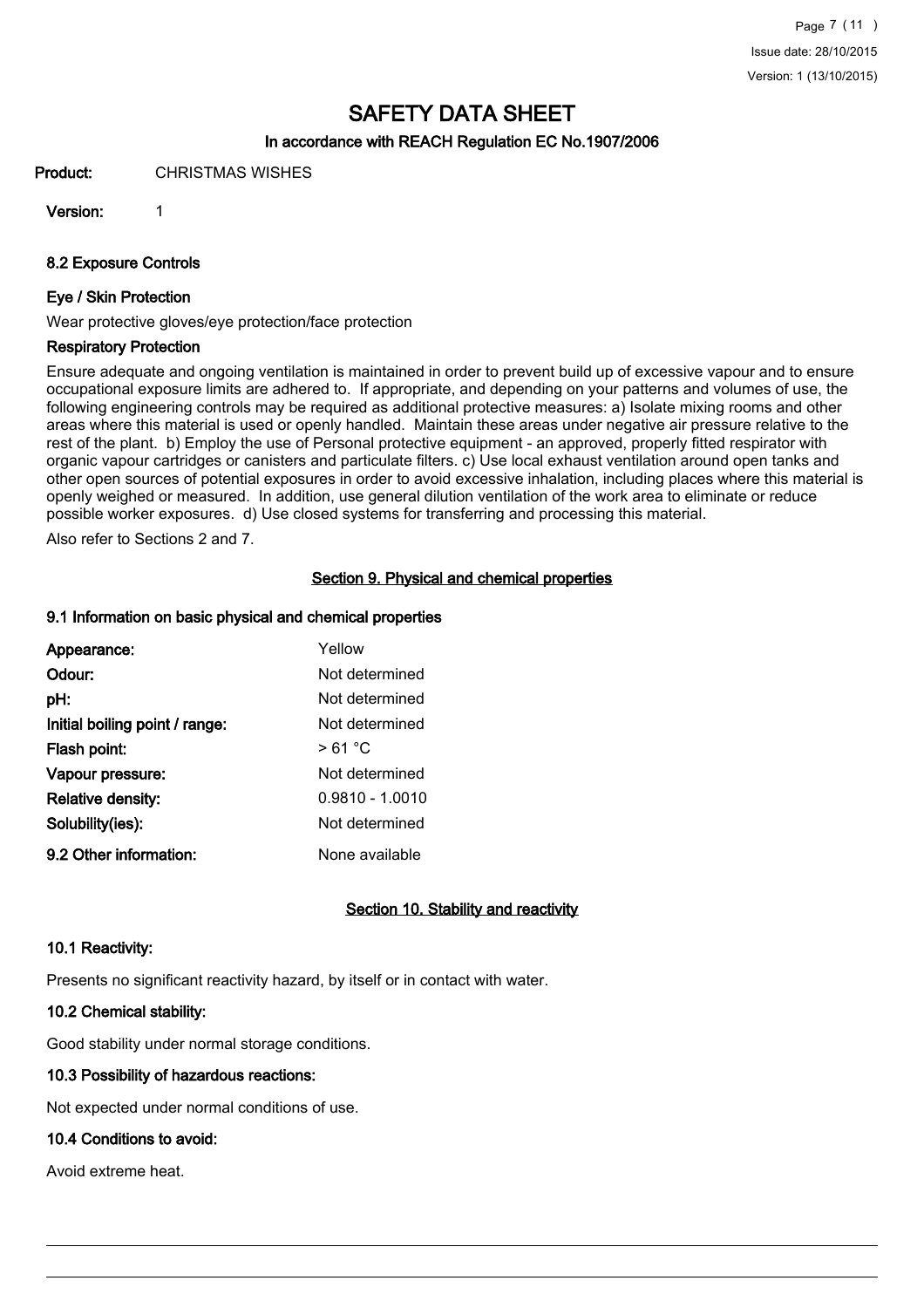### In accordance with REACH Regulation EC No.1907/2006

#### Product: CHRISTMAS WISHES

Version: 1

10.5 Incompatible materials:

Avoid contact with strong acids, alkalis or oxidising agents.

#### 10.6 Hazardous decomposition products:

Not expected.

#### Section 11. Toxicological information

#### 11.1 Information on toxicological effects

This mixture has not been tested as a whole for health effects. The health effects have been calculated using the methods outlined in Regulation (EC) No 1272/2008 (CLP).

May be fatal if swallowed and enters airways.

Causes skin irritation.

May cause an allergic skin reaction.

Causes serious eye irritation.

Harmful if inhaled.

| Assumed Toxicity Value (LD50 or ATE) for Acute Oral Toxicity:       | >5000  |
|---------------------------------------------------------------------|--------|
| Assumed Toxicity Value (LD50 or ATE) for Acute Dermal Toxicity:     | >5000  |
| Assumed Toxicity Value (LC50 or ATE) for Acute Inhalation Toxicity: | 12.4   |
| <b>Inhalation Route:</b>                                            | Vapour |

#### Information about hazardous ingredients in the mixture

| Ingredient           | <b>CAS</b>    | EC.       | LD50/ATE Oral | LD50/ATE<br>Dermal | LC50/ATE<br><b>Inhalation</b> | <b>LC50 Route</b> |
|----------------------|---------------|-----------|---------------|--------------------|-------------------------------|-------------------|
| Cinnamal             | 104-55-2      | 203-213-9 | 2500          | 1100               | Not available                 | Not available     |
| Coumarin             | $91 - 64 - 5$ | 202-086-7 | 500           | Not available      | Not available                 | Not available     |
| Phenyl Ethyl Alcohol | $60 - 12 - 8$ | 200-456-2 | 1610          | 2500               | Not available                 | Not available     |
| Sabinene             | 3387-41-5     | 222-212-4 | Not available | Not available      | 0.05                          | Not available     |

Refer to Sections 2 and 3 for additional information.

### Section 12. Ecological information

#### 12.1 Toxicity:

Toxic to aquatic life with long lasting effects.

| 12.2 Persistence and degradability: | Not available |
|-------------------------------------|---------------|
| 12.3 Bioaccumulative potential:     | Not available |
| 12.4 Mobility in soil:              | Not available |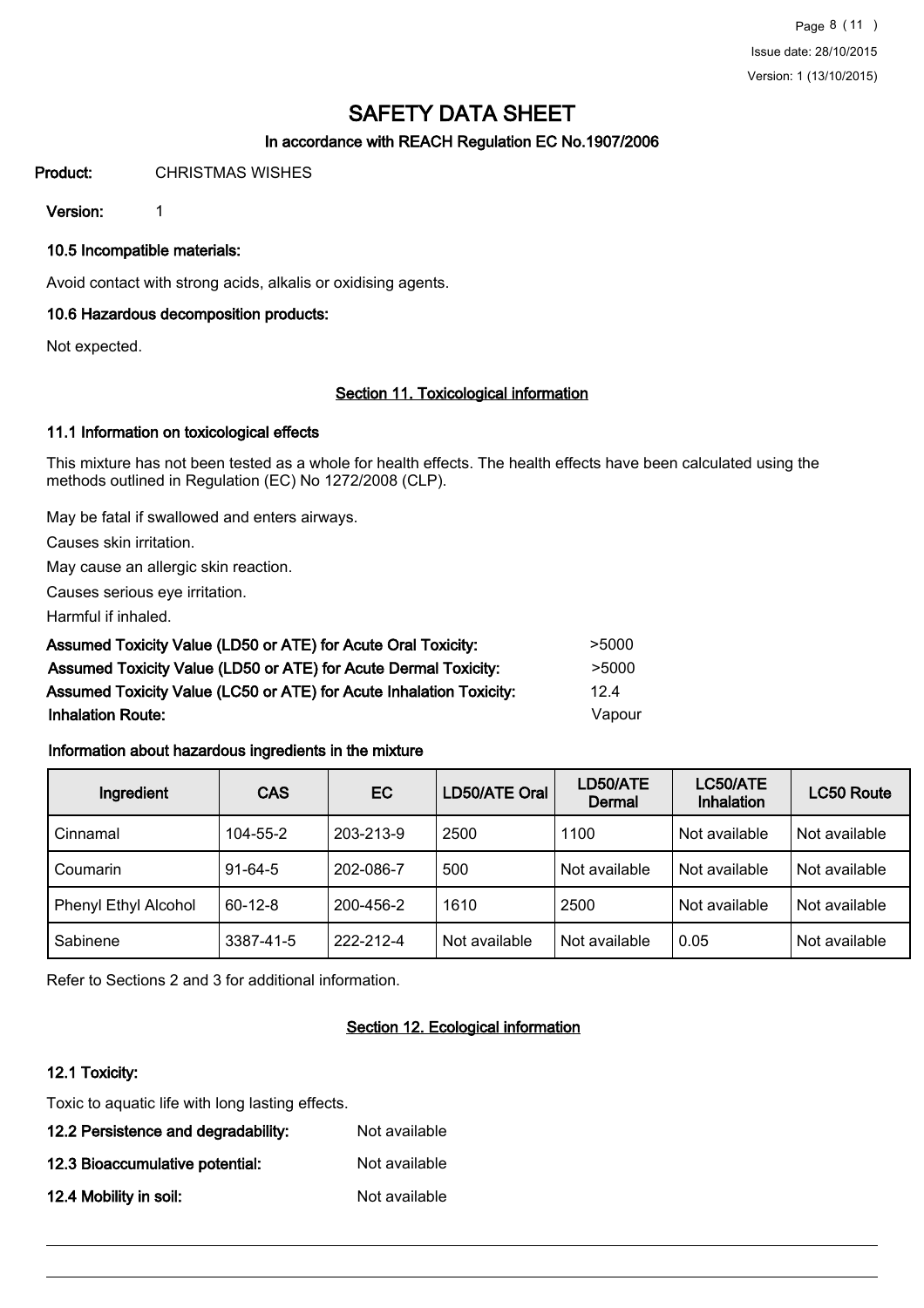Page 9 (11 ) Issue date: 28/10/2015 Version: 1 (13/10/2015)

# SAFETY DATA SHEET

#### In accordance with REACH Regulation EC No.1907/2006

Product: CHRISTMAS WISHES

Version: 1

#### 12.5 Results of PBT and vPvB assessment:

This substance does not meet the PBT/vPvB criteria of REACH, annex XIII.

12.6 Other adverse effects: Not available

#### Section 13. Disposal considerations

#### 13.1 Waste treatment methods:

Dispose of in accordance with local regulations. Avoid disposing into drainage systems and into the environment. Empty containers should be taken to an approved waste handling site for recycling or disposal.

#### Section 14. Transport information

| 14.1 UN number:                    | UN3082                                                                                                                                                         |
|------------------------------------|----------------------------------------------------------------------------------------------------------------------------------------------------------------|
| 14.2 UN Proper Shipping Name:      | ENVIRONMENTALLY HAZARDOUS SUBSTANCE, LIQUID, N.O.S. (dl-<br>Limonene (racemic), 1,3,4,6,7,8-Hexahydro-4,6,6,7,8,8-<br>hexamethylcyclopenta-gamma-2-benzopyran) |
| 14.3 Transport hazard class(es):   | 9                                                                                                                                                              |
| Sub Risk:                          |                                                                                                                                                                |
| 14.4. Packing Group:               | Ш                                                                                                                                                              |
| <b>14.5 Environmental hazards:</b> | This is an environmentally hazardous substance.                                                                                                                |
| 14.6 Special precautions for user: | None additional                                                                                                                                                |
|                                    | 14.7 Transport in bulk according to Annex II of MARPOL73/78 and the IBC Code:                                                                                  |

Not applicable

### Section 15. Regulatory information

#### 15.1 Safety, health and environmental regulations/legislation specific for the substance or mixture

None additional

#### 15.2 Chemical Safety Assessment

A Chemical Safety Assessment has not been carried out for this product.

| Abbreviation                    | Meaning                                                                                                  |
|---------------------------------|----------------------------------------------------------------------------------------------------------|
| Key to abbreviations:           |                                                                                                          |
| Not applicable                  |                                                                                                          |
| Key to revisions:               |                                                                                                          |
| <b>Total Fractional Values:</b> | EH C2=8.53 EH C3=85.47 EH C4=4.35 SCI 2=2.64 EDI 2=1.80 EDI 2A=1.<br>80 SS 1=87.20 AH 1=1.52             |
| Concentration % Limits:         | EH C2=11.72% EH C3=1.17% EH C4=23.01% SCI 2=37.83% EDI 2=55.<br>71% EDI 2A=55.71% SS 1=1.15% AH 1=65.80% |
|                                 | Section 16. Other information                                                                            |

Section 16. Other information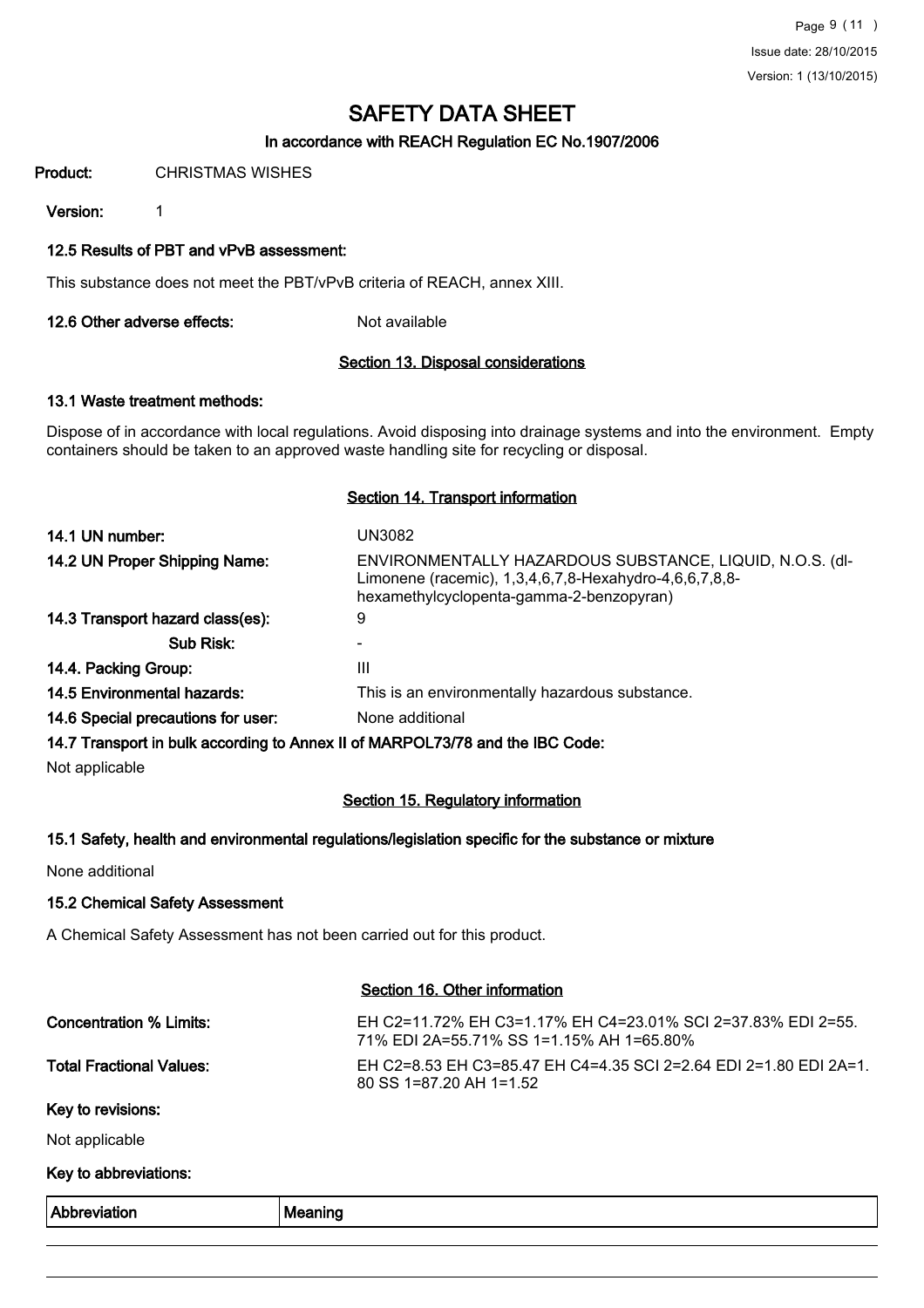Page 10 (11) Issue date: 28/10/2015 Version: 1 (13/10/2015)

# SAFETY DATA SHEET

### In accordance with REACH Regulation EC No.1907/2006

Product: CHRISTMAS WISHES

#### Version: 1

| AH <sub>1</sub>  | Aspiration Hazard Category 1                                                                                  |
|------------------|---------------------------------------------------------------------------------------------------------------|
| ATD <sub>4</sub> | Acute Toxicity - Dermal Category 4                                                                            |
| ATI <sub>1</sub> | Acute Toxicity - Inhalation Category 1                                                                        |
| ATO <sub>4</sub> | Acute Toxicity - Oral Category 4                                                                              |
| EDI <sub>2</sub> | Eye Damage / Irritation Category 2                                                                            |
| EH A1            | Hazardous to the Aquatic Environment - Acute Hazard Category 1                                                |
| EH <sub>C1</sub> | Hazardous to the Aquatic Environment - Long-term Hazard Category 1                                            |
| EH <sub>C2</sub> | Hazardous to the Aquatic Environment - Long-term Hazard Category 2                                            |
| EH <sub>C3</sub> | Hazardous to the Aquatic Environment - Long-term Hazard Category 3                                            |
| FL <sub>3</sub>  | Flammable Liquid, Hazard Category 3                                                                           |
| H226             | Flammable liquid and vapour.                                                                                  |
| H302             | Harmful if swallowed.                                                                                         |
| H304             | May be fatal if swallowed and enters airways.                                                                 |
| H312             | Harmful in contact with skin.                                                                                 |
| H315             | Causes skin irritation.                                                                                       |
| H317             | May cause an allergic skin reaction.                                                                          |
| H319             | Causes serious eye irritation.                                                                                |
| H320             | Causes eye irritation.                                                                                        |
| H330             | Fatal if inhaled.                                                                                             |
| H373             | May cause damage to organs (organs) through prolonged or repeated exposure (exposure route).                  |
| H410             | Very toxic to aquatic life with long lasting effects.                                                         |
| H411             | Toxic to aquatic life with long lasting effects.                                                              |
| H412             | Harmful to aquatic life with long lasting effects.                                                            |
| P210             | Keep away from heat, sparks, open flames and hot surfaces. - No smoking.                                      |
| P233             | Keep container tightly closed.                                                                                |
| P240             | Ground/bond container and receiving equipment.                                                                |
| P241             | Use explosion-proof electrical, ventilating and lighting equipment.                                           |
| P242             | Use only non-sparking tools.                                                                                  |
| P243             | Take precautionary measures against static discharge.                                                         |
| P260             | Do not breathe vapour or dust.                                                                                |
| P261             | Avoid breathing vapour or dust.                                                                               |
| P264             | Wash hands and other contacted skin thoroughly after handling.                                                |
| P270             | Do not eat, drink or smoke when using this product.                                                           |
| P272             | Contaminated work clothing should not be allowed out of the workplace.                                        |
| P273             | Avoid release to the environment.                                                                             |
| P280             | Wear protective gloves/eye protection/face protection.                                                        |
| P284             | Wear respiratory protection.                                                                                  |
| P301/310         | IF SWALLOWED: Immediately call a POISON CENTER or doctor/physician.                                           |
| P301/312         | IF SWALLOWED: call a POISON CENTER or doctor/physician if you feel unwell.                                    |
| P302/352         | IF ON SKIN: Wash with plenty of soap and water.                                                               |
| P303/361/353     | IF ON SKIN (or hair): Remove/take off immediately all contaminated clothing. Rinse skin with<br>water/shower. |
| P304/340         | IF INHALED: Remove victim to fresh air and keep at rest in a position comfortable for breathing.              |